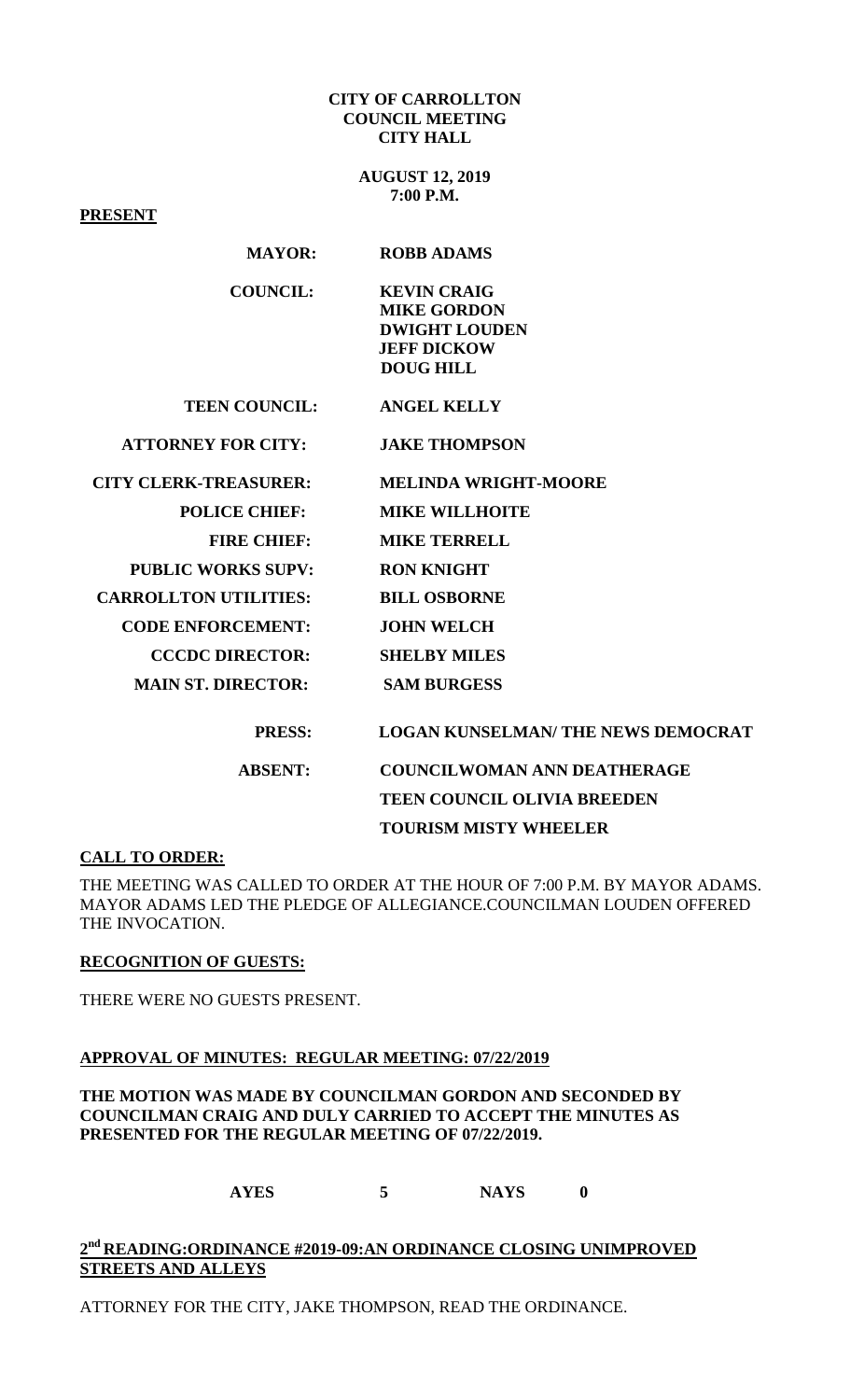#### **THE MOTION WAS MADE BY COUNCILMAN LOUDEN AND SECONDED BY COUNCILMAN GORDON AND DULY CARRIED TO ADOPT ORDINANCE #2019-09:AN ORDINANCE CLOSING UNIMPROVED STREETS AND ALLEYS.**

**AYES 5 NAYS 0**

## **2nd READING:ORDINANCE #2019-10: AN ORDINANCE GRANTING SPECTRUM MID-AMERICA, LLC LOCALLY KNOWN AS CHARTER COMMUNICATIONS, A NON-EXCLUSIVE FRANCHISE FOR CABLE TELEVISION SYSTEM WITHIN THE CONFINES OF THE CITY OF CARROLLTON FOR A TERM OF TEN (10) YEARS SUBJECT TO THE PROVISIONS CONTAINED HEREIN**

ATTORNEY FOR THE CITY, JAKE THOMPSON, READ THE ORDINANCE.

**THE MOTION WAS MADE BY COUNCILMAN CRAIG AND SECONDED BY COUNCILMAN HILL AND DULY CARRIED TO ADOPT ORDINANCE #2019-10: AN ORDINANCE GRANTING SPECTRUM MID-AMERICA, LLC LOCALLY KNOWN AS CHARTER COMMUNICATIONS, A NON-EXCLUSIVE FRANCHISE FOR CABLE TELEVISION SYSTEM WITHIN THE CONFINES OF THE CITY OF CARROLLTON FOR A TERM OF TEN (10) YEARS SUBJECT TO THE PROVISIONS CONTAINED HEREIN.**

**AYES 5 NAYS 0**

## **2nd READING: ORDINANCE #2019-11: AN ORDINANCE AMENDING SEWER RATES FOR CUSTOMERS OF CARROLLTON UTILITIES**

ATTORNEY FOR THE CITY, JAKE THOMPSON, READ THE ORDINANCE.

**THE MOTION WAS MADE BY COUNCILMAN LOUDEN AND SECONDED BY COUNCILMAN DICKOW AND DULY CARRIED TO ADOPT ORDINANCE #2019-11: AN ORDINANCE AMENDING SEWER RATES FOR CUSTOMERS OF CARROLLTON UTILITIES.**

**AYES 5 NAYS 0**

## **SETTING 2019 TAX RATE: INCREASE OF 4% (.01/100 ASSESSED VALUE) OR COMPENSATING RATE**

THERE WAS BRIEF DISCUSSION ABOUT WHETHER OR NOT TO INCREASE THE TAX RATE FROM .308 PER \$100. MAYOR ADAMS, ASKED COUNCIL IF THEY WANTED TO GO WITH THE COMPENSATING RATE OF .307 PER \$100 OR THE 4% INCREASE. COUNCIL AGREED TO MOVE FORWARD WITH THE COMPENSATING RATE OF .307 PER \$100.

# **1st READING: ORDINANCE #2019-12: SETTING 2019 ADVALOREM TAX RATE**

### **THE MOTION WAS MADE BY COUNCILMAN DICKOW AND SECONDED BY COUNCILMAN GORDON AND DULY CARRIED TO HAVE 1st READING OF ORDINANCE #2019-12: SETTING 2019 ADVALOREM TAX RATE.**

# **AYES 5 NAYS 0**

ATTORNEY FOR THE CITY, JAKE THOMPSON, READ THE ORDINANCE.  $2<sup>nd</sup>$  READING WILL BE ON 08/16/2019.

# **DISCUSSION OF 2019 BLACKTOPPING LIST**

MAYOR ADAMS SAID LAST WEEK HE EMAILED COUNCIL THE PROPOSED 2019 BLACKTOPPING LIST FROM HINKLE. WITH THIS YEAR'S MUNICIPAL ROAD AID TOTALING \$76,500 AND THE CARRYOVER FROM LAST YEAR OF \$18,500 AND FINAL PAYMENT FOR FY 18-19 OF \$7,000 WILL GIVE THE CITY A TOTAL OF \$102,000 TO SPEND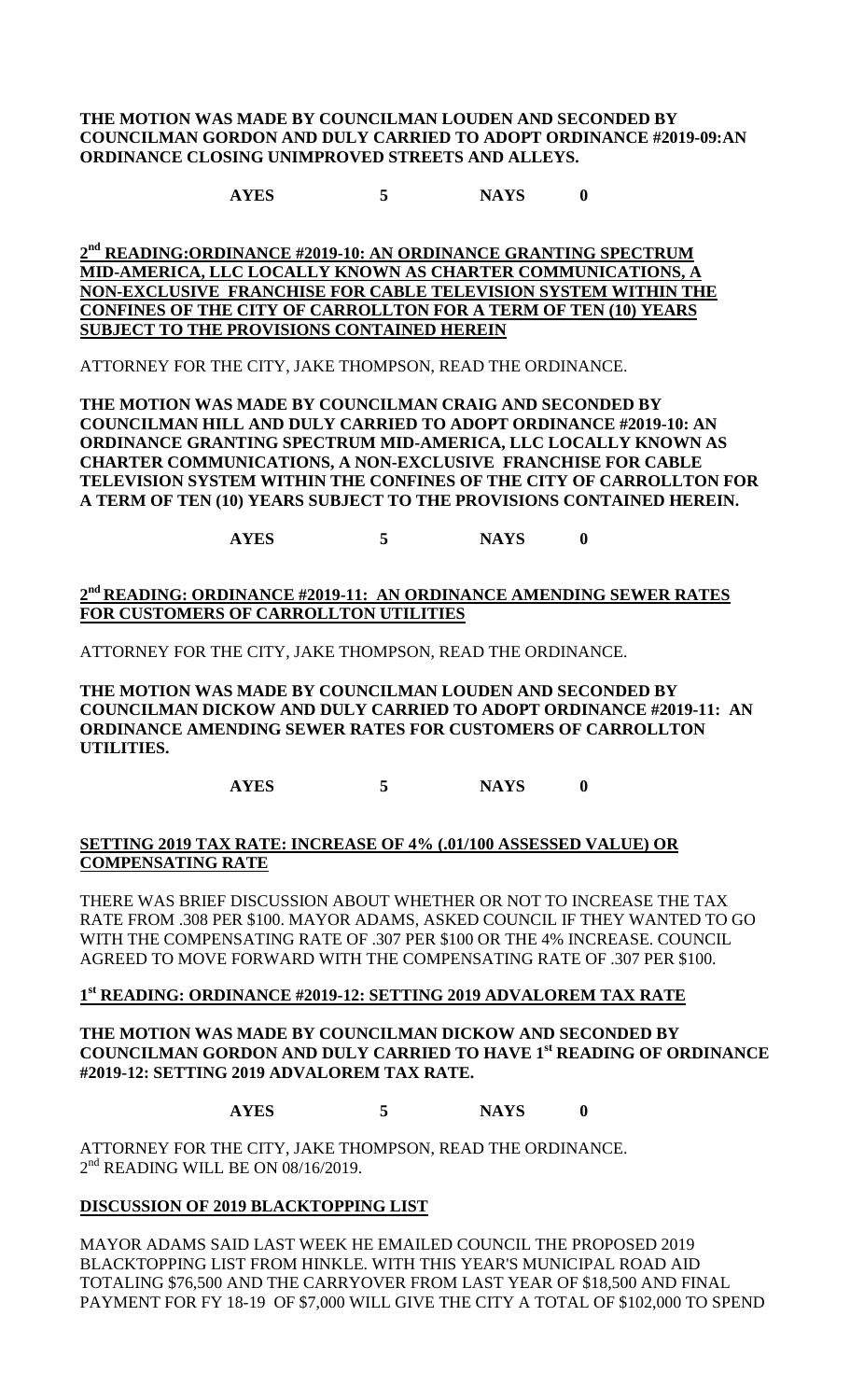THIS YEAR. MAYOR ADAMS RECOMMENDED TO REMOVE THE JCTC PARKING LOT AND SEMINARY STREET BETWEEN 7<sup>th</sup> AND 11<sup>th</sup> FROM THE PROPOSED BLACKTOPPING LIST. MAYOR ADAMS SUGGESTED TO ADD THE1100<sup>th</sup> BLOCK OF  $7<sup>th</sup>$  STREET AND WINSLOW BETWEEN  $7<sup>th</sup>$  AND  $9<sup>th</sup>$ .

**THE MOTION WAS MADE BY COUNCILMAN GORDON AND SECONDED BY COUNCILMAN CRAIG AND DULY CARRIED TO ACCEPT THE PROPOSED 2019 BLACKTOPPING LIST WITH THE FOLLOWING CHANGES REMOVE THE JCTC PARKING LOT AND SEMINARY STREET BETWEEN 7th AND 11th AND ADD THE 1100th BLOCK OF 7th STREET AND WINSLOW BETWEEN 7th AND 9th AND THE AMOUNT OF THE BLACKTOPPING LIST SHALL NOT TO EXCEED \$102,000.**

**AYES 5 NAYS 0**

## **LINDSAY CONSTRUCTION CHANGE ORDER #1 FOR FY 2018-19 SIDEWALK PROJECT**

MAYOR ADAMS SAID WE HAVE A CHANGE ORDER FROM LINDSAY CONSTRUCTION FOR FY 2018-19 SIDEWALK PROJECT IN THE AMOUNT OF \$2,030 FOR ADDITIONAL SIDEWALK WORK AT 416 SYCAMORE AND 803 5<sup>th</sup> STREET AND A DRIVEWAY APPROACH AT 803 5<sup>th</sup> STREET.

**THE MOTION WAS MADE BY COUNCILMAN CRAIG AND SECONDED BY COUNCILMAN DICKOW AND DULY CARRIED TO ACCEPT THE CHANGE ORDER #1 FROM LINDSAY CONSTRUCTION FOR FY 2018-19 SIDEWALK PROJECT IN THE AMOUNT OF \$2,030 FOR ADDITIONAL SIDEWALK WORK AT 416 SYCAMORE AND 803 5th STREET AND A DRIVEWAY APPROACH AT 803 5th STREET.**

## **AYES 5 NAYS 0**

#### **RIC PROTECTION SYSTEMS, LLC CHANGE ORDER #1 FOR THE CAMERA SYSTEM AT POINT PARK**

MAYOR ADAMS SAID WE HAVE A CHANGE ORDER FROM RIC PROTECTION SYSTEMS, LLC FOR THE CAMERA SYSTEM AT POINT PARK IN THE AMOUNT OF \$635 FOR ADDITIONAL WIRING AND FIVE (5) WBOX 625VA BATTERY BACKUPS.

**THE MOTION WAS MADE BY COUNCILMAN GORDON AND SECONDED BY COUNCILMAN CRAIG AND DULY CARRIED TO ACCEPT THE CHANGE ORDER #1 FROM RIC PROTECTION SYSTEMS, LLC FOR THE CAMERA SYSTEM AT POINT PARK IN THE AMOUNT OF \$635 FOR ADDITIONAL WIRING AND FIVE (5) WBOX 625VA BATTERY BACKUPS.**

**AYES 5 NAYS 0**

#### **UNFINISHED BUSINESS**

### **SECURITY SYSTEM AT POINT PARK**

MAYOR ADAMS SAID THE SECURITY SYSTEM AT POINT PARK IS STREAMING LIVE IN DISPATCH BUT THE IMAGE IS FUZZY DUE TO THE INTERNET SPEED. MAYOR ADAMS HAS CALLED CHARTER COMMUNICATIONS AND THEY HAVE AGREED TO ALLOW THE CITY TO TRY THEIR 300MBPS SERVICE WITHOUT SIGNING A CONTRACT.

### **ASPHALT HOTBOX**

MAYOR ADAMS SAID THE ASPHALT HOTBOX WAS RETURNED AND THE CITY WAS ISSUED A FULL REFUND.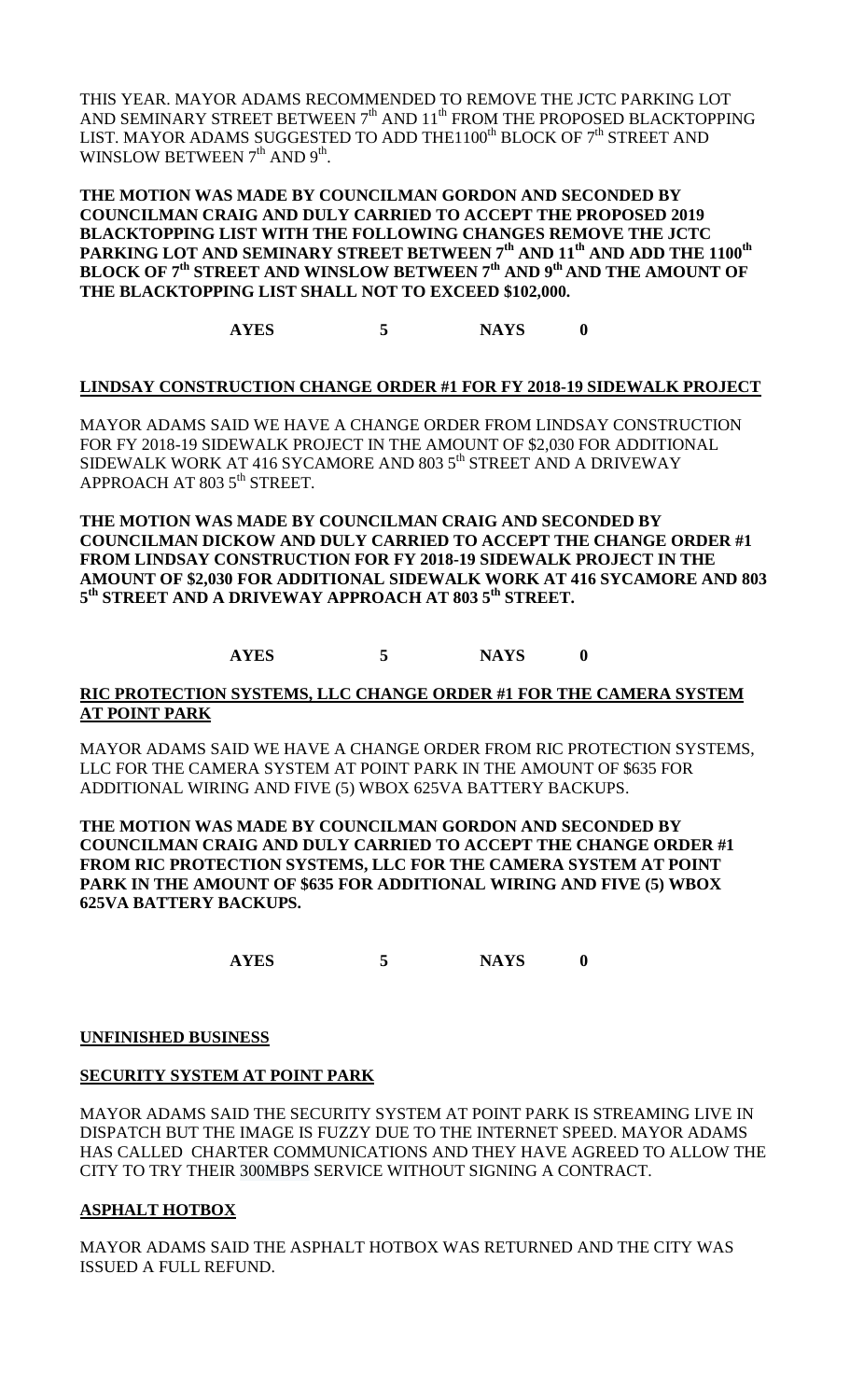## **STREET SWEEPER**

THE STREET SWEEPER WAS DELIVERED LAST WEEK.

## **SPLASH PARK**

HAD THE RIBBON CUTTING CEREMONY TODAY AT THE SPLASH PARK.

### **NEW BUSINESS**

THERE WAS A BRIEF DISCUSSION ABOUT FY 2019-2020 SIDEWALK PROJECT WHETHER OR NOT TO INSTALL NEW SIDEWALKS OR REPAIR OLD SIDEWALKS. MAYOR ADAMS SAID THIS WILL BE DISCUSSED AT NEXT COUNCIL MEETING.

### **DEPARTMENT REPORTS:**

**A. TEEN COUNCIL –** OLIVIA BREEDEN, WAS NOT PRESENT. ANGEL KELLY SAID SCHOOL STARTS AUGUST 20. THE FIRST FOOTBALL GAME IS FRIDAY, AUGUST 23.

**B. PUBLIC WORKS** – RON KNIGHT, PUBLIC WORKS SUPERVISOR, HAD NOTHING TO REPORT.

**C. UTILITIES –** BILL OSBORNE, UTILITIES SUPERVISOR, SAID WELL D IS THE NEWEST WELL ALONG THE ALLEY BETWEEN HIGHLAND AND MAIN STREET. STARTING NEXT WEEK WELL D WILL BE CLEANED AND THE PROCESS TAKES ABOUT 2 WEEKS TO COMPLETE. CARROLLTON UTILITIES HAS A NEW GAS CUSTOMER, LILU'S GAS, LOCATED IN THE OLD ITRON BUILDING IN OWENTON.TODAY WAS KICK OFF MEETING FOR THE ANNUAL AUDIT WITH RAISOR, ZAPP & WOODS.

**D. CCCDC –** SHELBY MILES, CCCDC DIRECTOR, SAID HE WAS LOOKING FOR GRANT OPPORTUNITIES FOR THE CITY.

**E. TOURISM –** MISTY WHEELER, TOURISM DIRECTOR, WAS NOT PRESENT.

**F. POLICE DEPARTMENT –** MIKE WILLHOITE, POLICE CHIEF, SAID THE SRO STARTED BACK TO WORK TODAY. THE POLICE DEPARTMENT HAS BEEN GIVING ACTIVE SHOOTING TRAINING AT THE SCHOOLS. THERE WILL BE TASER TRAINING ON THURSDAY AND FRIDAY. THE FOURTH SRO POSITION HAS BEEN FILLED BY LAMAN STARK.

**G. FIRE DEPARTMENT –** MIKE TERRELL, FIRE CHIEF, SAID JULY HAD 9 FIRE RUNS. SEVERAL OF THE FIRE TRUCKS HAD MAINTENANCE DONE.

**H. CODE ENFORCEMENT –** JOHN WELCH REPORTED THE CODE ENFORCEMENT BOARD HAS SIX RECOMMENDATIONS FROM TODAY'S MEETING TO ABATE PROPERTIES WITHIN THE CITY.

PROPERTY AT 1106 6<sup>th</sup> STREET WAS CITED FOR OVERGROWN GRASS AND WEEDS; PROPERTY AT 711 4<sup>th</sup> STREET WAS CITED FOR OVERGROWN GRASS AND WEEDS; PROPERTY AT 704 11<sup>th</sup> STREET WAS CITED FOR OVERGROWN GRASS AND WEEDS; PROPERTY AT 1011 7<sup>th</sup> STREET WAS CITED FOR OVERGROWN GRASS AND WEEDS; PROPERTY AT 401 5<sup>th</sup> STREET WAS CITED FOR OVERGROWN GRASS AND SHRUBBERY; PROPERTY AT 1018 B 5<sup>th</sup> STREET WAS CITED FOR PROPERTY MAINTENANCE CODE.

**THE MOTION WAS MADE BY COUNCILMAN GORDON AND SECONDED BY COUNCILMAN HILL AND DULY CARRIED TO ACCEPT THE CODE ENFORCEMENT BOARD'S RECOMMENDATIONS FOR ABATEMENT OF 1106 6th STREET, 711 4th STREET, 704 11th STREET, 1011 7th STREET, 401 5th STREET, 1018 B 5th STREET.**

**AYES 5 NAYS 0**